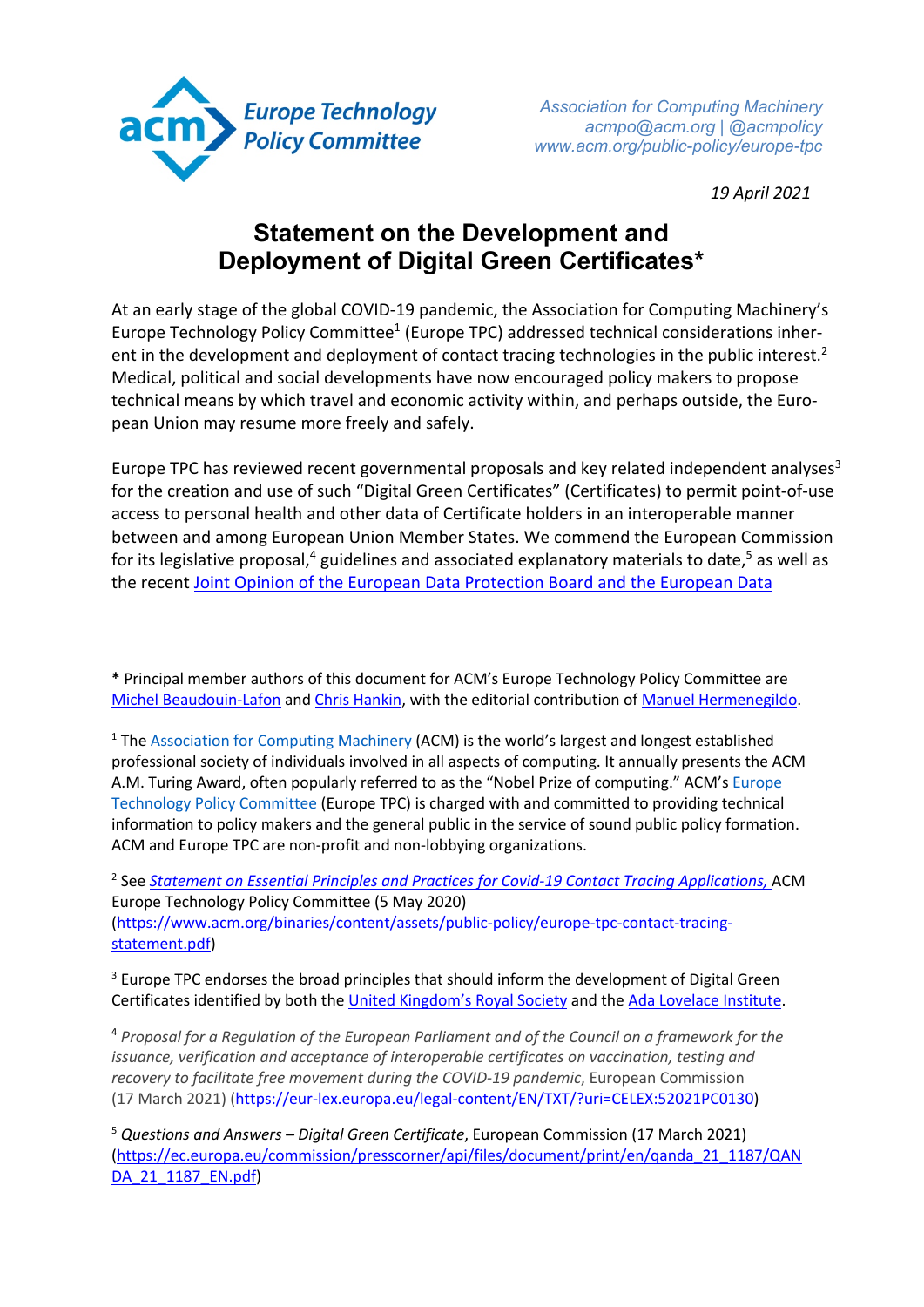Protection Supervisor.<sup>6</sup> (Europe TPC particularly supports proposals to use both paper-based and electronic versions of Certificates to mitigate the danger of digital exclusion.)

Building upon this detailed preparatory work, we offer the following recommendations with respect to the technology underlying Digital Green Certificates and the sensitive personal data to which, by design, they are intended to afford access. We hope that they will be useful to the Parliament and Council as they consider amendments to the European Commission's 17 March Proposal, and to the Commission itself in ultimately crafting and implementing a final Regulation. Europe TPC respectfully suggests that such regulation call for the European Union to:

1. **Work,** *ab initio***, with the World Health Organization (WHO) to develop an** *international* **Public Key Directory (PKD), rather than a purely intra-European or EU standard**. We fully understand the social and economic incentives for the rapid introduction of Certificates to facilitate free movement during the upcoming European holiday season. Development of a European PKD, however, poses significant risk that the system developed may lead to interoperability issues with non-EU countries. We also understand that development of a global standard is more difficult and time-consuming. Accordingly, if an international solution cannot be developed in a timely fashion, we recommend that the Parliament and Commission pursue an interim solution of also developing direct trust establishment mechanisms between EU Member States and some non-EU countries while also working closely with the WHO to devise and deploy a truly international PKD.

2. **Develop Certificate technology and policy to ensure that information disclosure is proportionate to the nature of the immediate need for that information.** We note that EU proposals are focused mainly on freedom of movement across EU internal borders. It is almost inevitable, however, that there will be pressure to allow Certificates to be used for other purposes, such as admission to commercial establishments and entertainment venues. In such an eventuality, it will be important to ensure that verifiers of Certificates are not able to access sensitive medical information irrelevant to the determination that must be made at the Certificate's point of use. We thus recommend that the Commission evaluate and adopt "differential privacy" solutions, such as the "*I Reveal My Attributes*" protocols articulated by the **Privacy by Design Foundation**.<sup>7</sup> Certificate holders also must be able to easily verify the content of their own Certificate and to effectuate the prompt correction and removal of incomplete or erroneous information.

3. **Prioritize the protection of EU citizens from "data inference."** As noted in the EDPB-EDPS Joint Opinion, until the vast majority of the population has been vaccinated, there is the risk that a verifier could infer secondary health data from an individual's vaccination status alone. For example, younger people who have already been vaccinated may also have some other underlying health condition that has raised their priority ranking. If not precluded, such inferences could serve as the bases for curtailing freedom of movement or even to deny employment. While the technical safeguards endorsed in the preceding point may mitigate against this, as the EDPB-EDPS Joint Opinion suggests, the use of Certificates should be monitored closely.

<sup>6</sup> *Joint Opinion 04/2021 on the Proposal for a Regulation of the European Parliament and of the Council on a framework for the issuance, verification and acceptance of interoperable certificates on vaccination, testing and recovery* (31 March 2021) (https://edpb.europa.eu/our-work-tools/ourdocuments/edpbedps-joint-opinion/edpb-edps-joint-opinion-042021-proposal\_en)

<sup>7</sup> *IRMA in detail*, Privacy by Design Foundation (undated) (https://privacybydesign.foundation/irmaexplanation)